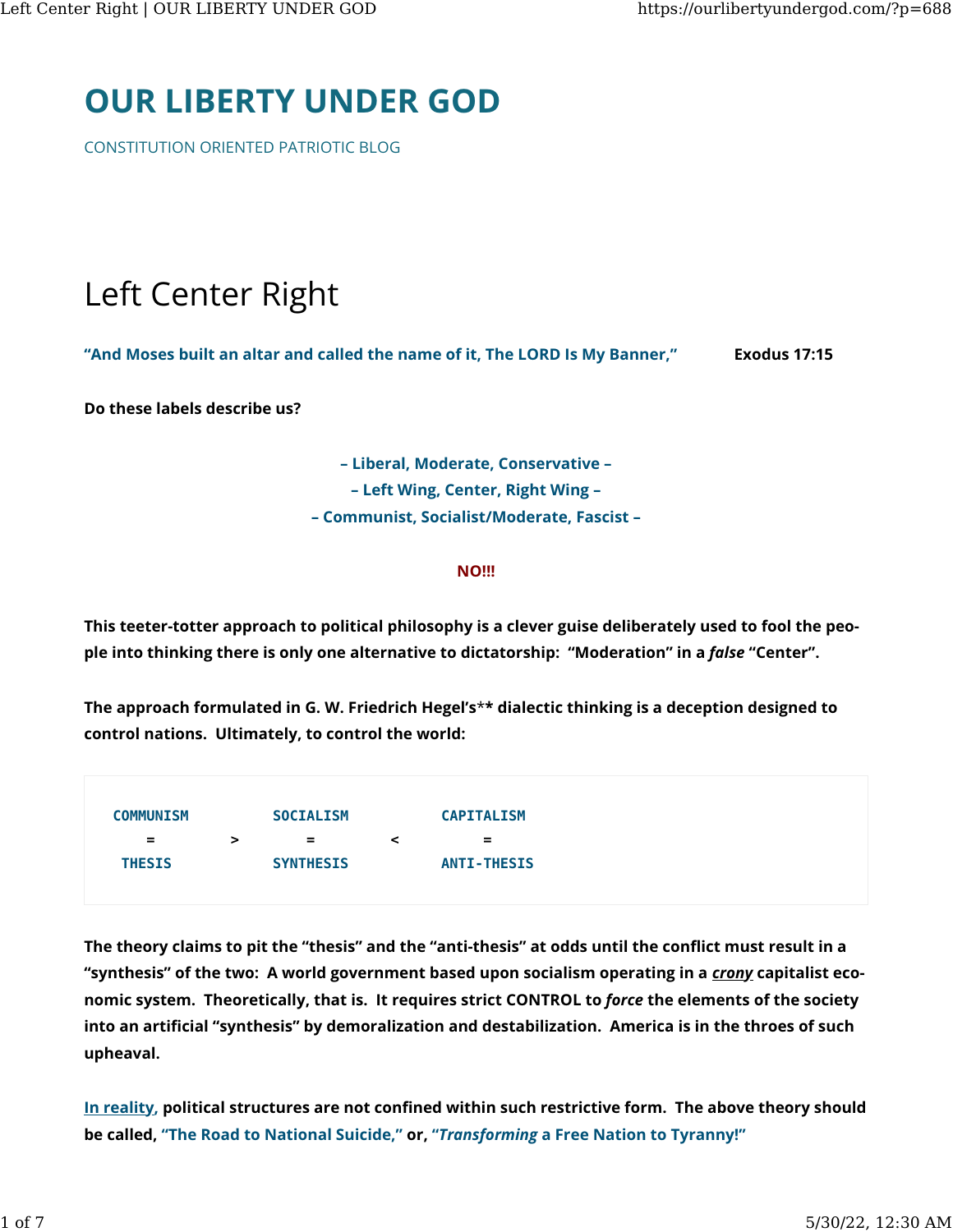#### The common use of this ploy as taught to "We the People", is:



We are told that any choice other than Democracy is Dictatorship. We are being deliberately brainwashed to believe that the United States of America is a "Democracy!"

#### THE TRUE MATRIX:



What is the difference between the first three and a Republic or Anarchy? The first three are Dictatorships!

Monarchy = dictatorship by one person. However, it usually functions as an oligarchy.

Oligarchy = dictatorship by a minority (or by a few).

Democracy = dictatorship by a majority, also known as the Logical Fallacy of Appeal to the People.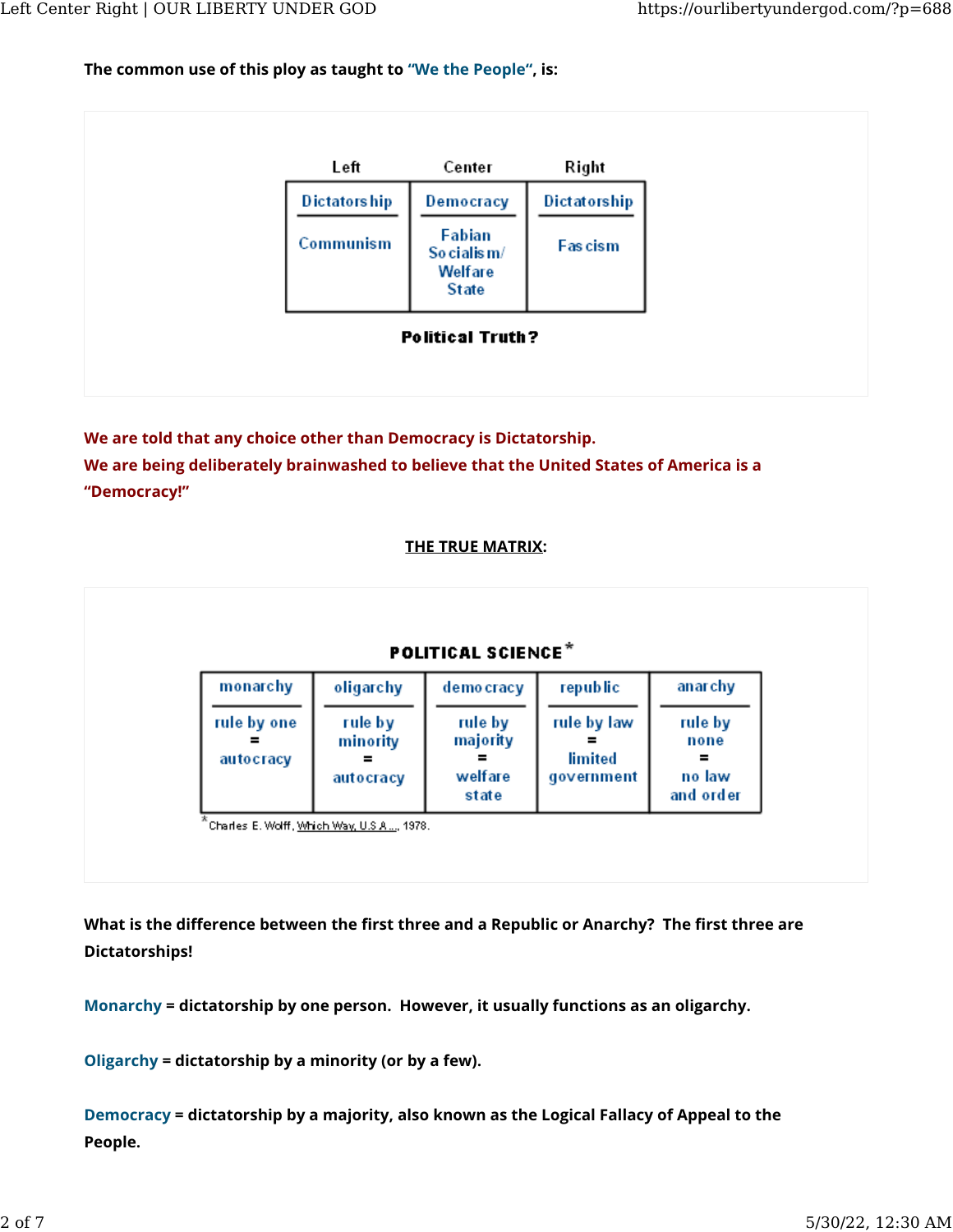[Substitute three words: Dictatorship of the Proletariat – suddenly you have the rallying cry of the Bolshevik Revolution! In reality, the government imposed upon the duped masses was an oligarchy. Further, the Ancient Greeks thought even Anarchy preferable to true Democracy! (This DOESN'T mean I advocate Anarchy!!!)]

Republic = rule by law, with government limited by that law; definitely not dictatorship as long as the law is not perverted.

### Specifically represented by Our Unique American Republic.

Anarchy = rule by none; not a dictatorship, but, it cannot last long in real practice due to Man's Nature of banding together for mutual protection. Tyranny quickly ends it! Perfect example: the "Road Warrior" movie series!

So, how do we know immediately that America is not a Democracy?

#### In a Democracy, EVERY CITIZEN votes on EVERY ISSUE.

~

The only control over the excesses of uninformed or immoral citizens is, the Majority must RULE with an Iron Fist. *INDIVIDUAL RIGHTS* are trampled at will, simply through validation by Majority Vote! Enforced by "Law Enforcers", NOT "Peace Officers"!

In practical application, if the Majority are Purple and the Minority Orange, the "Purples" can vote to annihilate all the "Oranges" and the Law Enforcers are legally obligated to carry out the Extermination Law…

~

Our Republic is a representative government strictly constrained by Laws speci�cally designed to afford "We the Sovereign People" CONTROL over a LIMITED government required under the Law, to PROTECT the RIGHTS of the INDIVIDUAL! This form of protection extends to,

"…guarantee to every State in this Union a Republican Form of Government, and shall protect each of them against Invasion;…" U.S. Constitution, Article IV, Section 4.

Those who proclaim LIBERTY and remind us of Truth, are falsely labeled Right Wing and/or Fascist. Those who call us to rescue our "Freedom to EXERCISE God-given Liberty" – as guaranteed by the original intent of our Constitution – are advocates for revival and restoration of our REPUBLICAN Form of Governance from the perverted Monstrosity – Welfare Statism/Fabian Socialism – headed to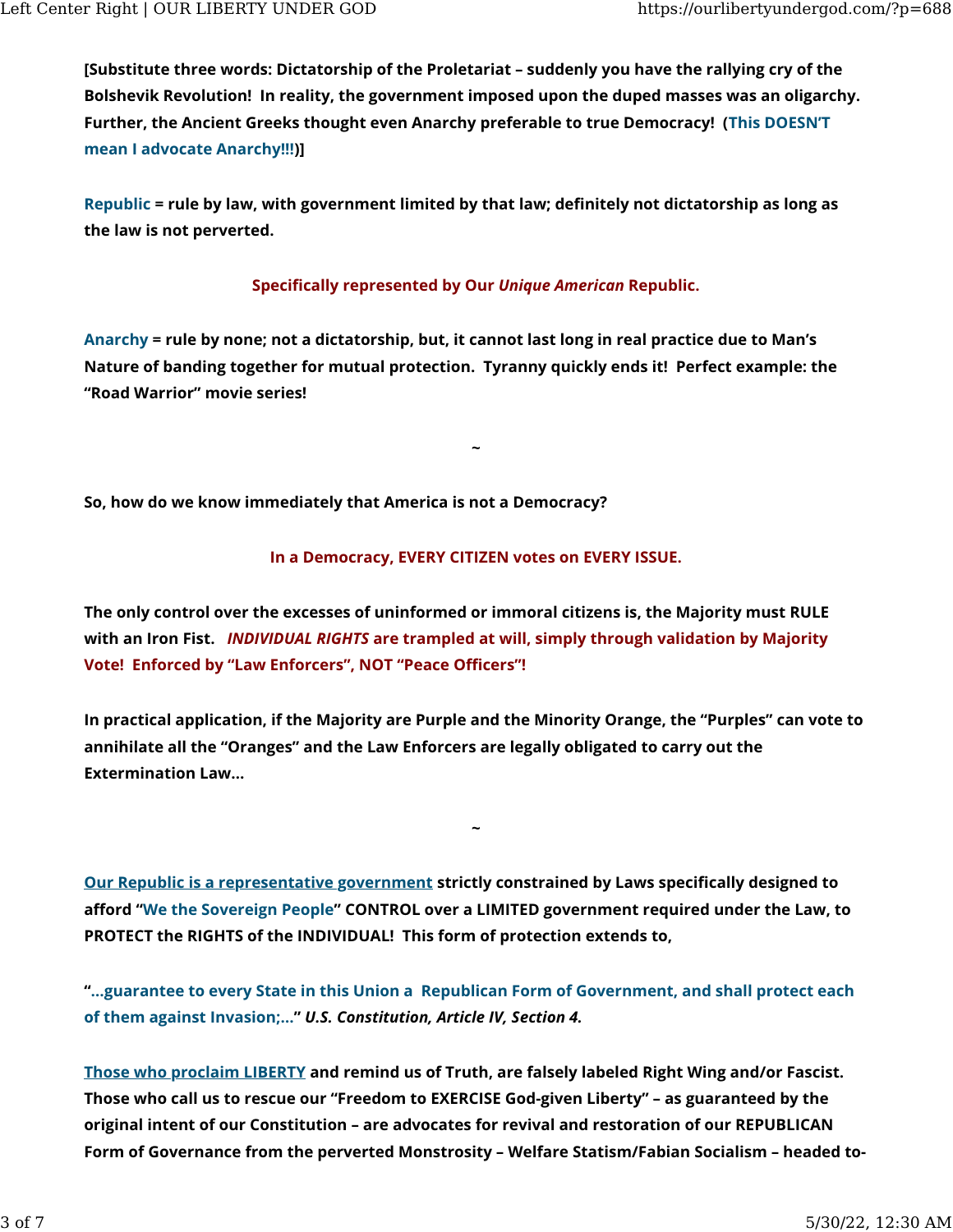ward Marxism. Which is being imposed by elected officials, bureaucrats, and their Private Sector Fellow-Travellers, all of whom mock and demonize "We the Sovereign People!"

These subversives call their changeling, "democracy", to fool the populace. If the people are duped to believe they are running the Nation, the oligarchs can readily manipulate them with "bread and circuses". In America's Reality, the subverters still pretend to work within our Republican "FORM," while they increasingly impose tyrannical changes. Effectively, fundamentally transforming America into a COLLECTIVIST state! (More on collectivism, below.)

The leaders know that real democracy can only be practiced in a very small community, so they are not worried about the masses catching-on and spoiling their plans. They simply follow the dictates of Karl Marx and Frederick Engels' 1848 Communist Manifesto, calling for the spread of democracy to win support from the masses.

[The Order of the Illuminati, under the name, "League of Just Men", began to pursue Marx, Engels and their Communist League, to join them in 1844. They did so, in 1847. Marx and Engels, in December, 1847, wrote a new manifesto presenting the latest consensus on the means to enforce Communist World Government. Completed at the turn-of-the-year, it became known as the "1848 Communist Manifesto." On, League of Just Men, see: [http://www.globalsecurity.org/military/world](http://www.globalsecurity.org/military/world/europe/league-of-just-men.htm) [/europe/league-of-just-men.htm](http://www.globalsecurity.org/military/world/europe/league-of-just-men.htm)

For Frederick Engels, "On the History of the Communist League", 1885: [http://www.marxists.org](http://www.marxists.org/archive/marx/works/1847/communist-league/1885hist.htm) [/archive/marx/works/1847/communist-league/1885hist.htm\]](http://www.marxists.org/archive/marx/works/1847/communist-league/1885hist.htm)

An oligarchy at best, or a monarchy at worst: this is the goal as the Nation is led down the path to Martial Law, Police State and World Dictatorship.

~

The goal is reached through the promise of redistributed wealth; the only way to achieve their goal and keep the Masses on their side. By the time the definition of "wealth" is reduced to Zero - with no more "wealth" to redistribute:

Chains of Absolute Tyranny are forged.

The Nation is shackled in the Nightmare of a New Dark Age.

 $\sim$ 

OLIGARCHY IN THE FORM OF "COLLECTIVISM", is the political philosophy preached by Communists, Marxists, and Socialists of any kind, including, "Progressives." I do not here use the term, "Liberals," because, many Patriotic Americans who call themselves, "Liberal", MAY BE POLITICAL Collectivists,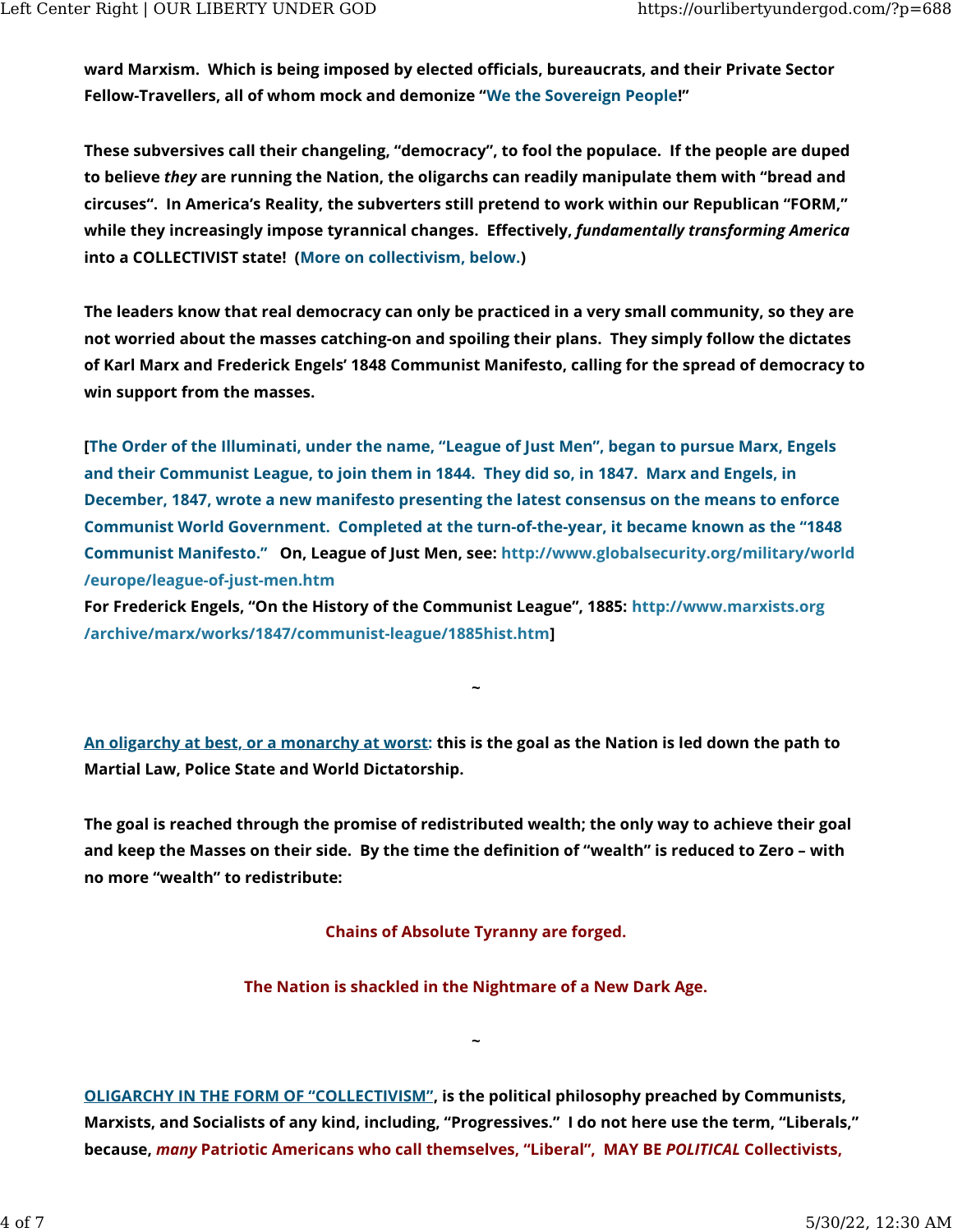but, THEY ARE NOT PHILOSOPHICAL Collectivists! These Patriotic Americans are appalled when they realize just what Collectivist Progressives truly seek as they work to,

### Fundamentally Transform America!!!

Collectivist Progressives believe Our Nation, Under God, is flawed at its core: The Constitution of the United States of America, based in the Common Law – founded in The Ten Commandments of The Holy Bible, because it strictly limits government to

## PROTECT WE THE SOVEREIGN PEOPLE AS INDIVIDUALS!!!

They want to finish transforming Our Free America by seizing the property of producers until there is no more of it to loot. They will not admit that, "redistribution of wealth" does nothing to benefit "We the Sovereign People," as a Nation of Free Individuals!

In the immoral "taking" of another's property, their methods take property from those who produce, and give it to those who do not. Legalized or not, it is Theft! The Collectivist Maxim conceived in, and nurtured by, Evil says it clearly: "From Each according to his ability; to Each according to his need."

### [In Liberty, inheritance belongs to whomever the rightful owner chooses!]

Over time, the producers no longer produce because they have no incentive, and the looters no longer receive when there is no voluntary production. They run out of "other people's money." A true chasm then exists between the rulers and the serfs.

The world plunges into a new Master/Slave Dark Age:

"You and I have a rendezvous with destiny. We'll preserve for our children this, the last best hope of man on earth, or we'll sentence them to take the last step into a thousand years of darkness." Ronald Reagan, "A Time for Choosing," 1964.

#### Property Rights are the core of God-given Liberty!!!

~

"Wealth" is property.

"Property. That which is peculiar or proper to any person; that which belongs exclusively to one. In the strict legal sense, an aggregate of rights which are guaranteed and protected by the government.... The term is said to extend to every species of valuable right and interest...." **Black's Law**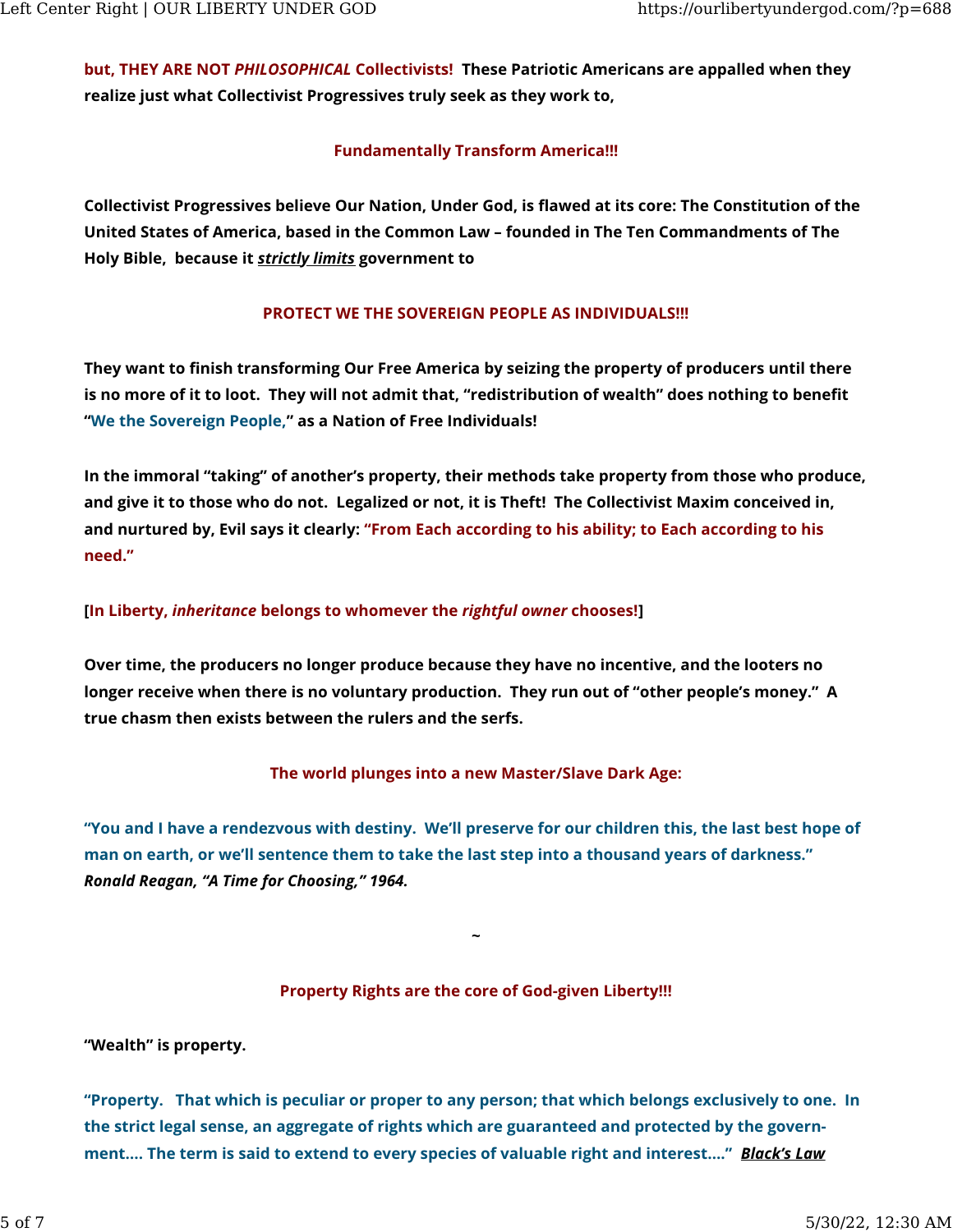Dictionary, Henry Campbell Black, M. A., Sixth Edition, p.1216, 1990.

Collectivist Tyranny loots, feeds-on and destroys private property at the point of the governmental gun! Pervert and destroy the RIGHT TO PROPERTY, and:

#### WE, AS THE NATION, FALL!!!

~

\*\*For an excellent White Paper on Hegelian Dialectics: [http://amazingdiscoveries.org/hegelian](http://amazingdiscoveries.org/hegelian-thinking-and-world-politics-freedom-of-american-people-bilderberg-club)[thinking-and-world-politics-freedom-of-american-people-bilderberg-club](http://amazingdiscoveries.org/hegelian-thinking-and-world-politics-freedom-of-american-people-bilderberg-club)

For the White Paper on the League of Just Men: [http://www.globalsecurity.org/military/world](http://www.globalsecurity.org/military/world/europe/league-of-just-men.htm) [/europe/league-of-just-men.htm](http://www.globalsecurity.org/military/world/europe/league-of-just-men.htm)

For Engel's own history of the Communist League: [http://www.marxists.org/archive/marx/works](http://www.marxists.org/archive/marx/works/1847/communist-league/1885hist.htm) [/1847/communist-league/1885hist.htm](http://www.marxists.org/archive/marx/works/1847/communist-league/1885hist.htm)

"Woe to those who call evil good and good evil, who put darkness for light and light for darkness, who put bitter for sweet and sweet for bitter!" Isaiah 5: 20

~

#### Itasca Small

[NOTE to Readers: There is a sidebar option to subscribe for e-mail notices when I publish blog posts. Since I'm averaging 2-4 days between posts while still learning and building, you may like this option. I never see your address. Post Notices also publish to my Facebook Page: [https://www.face](http://www.facebook.com/itasca.small)[book.com/itasca.small,](http://www.facebook.com/itasca.small) and to Twitter – @ItascaS, at the initial posting. Also, you can now connect directly to my Facebook Page from the sidebar. Thank you!]

#### Share this:



This entry was posted in [Political Philosophy and Labels](https://ourlibertyundergod.com/?cat=20) on [February 24, 2013 \[https://ourlibertyunder](https://ourlibertyundergod.com/?p=688)[god.com/?p=688\] .](https://ourlibertyundergod.com/?p=688)